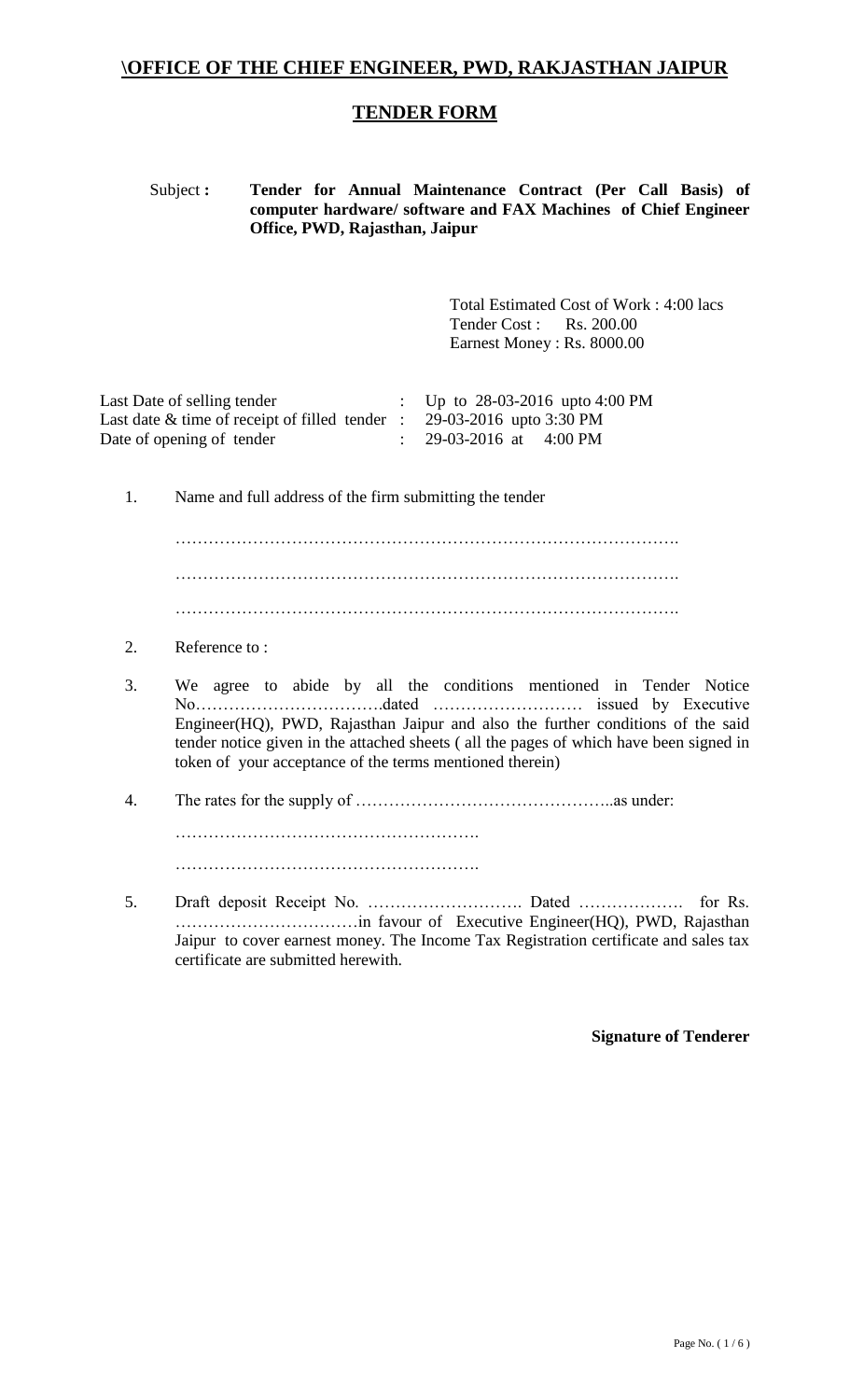# **LIST OF ANNUAL MAINTENANCE CONTRACT ITEMS ETC.**

| SR.            | <b>Work Description</b>                                                                                                                                                                                                                                                                            | <b>Total Units</b><br>to be<br>attended<br>$\left($ approx. $\right)$ | <b>Per Call</b><br>Rate in Rs.<br>(for single unit) |
|----------------|----------------------------------------------------------------------------------------------------------------------------------------------------------------------------------------------------------------------------------------------------------------------------------------------------|-----------------------------------------------------------------------|-----------------------------------------------------|
|                | A. SERVERS AND DESKTOPS                                                                                                                                                                                                                                                                            |                                                                       |                                                     |
| $\mathbf{1}$   | Pentium IV/ Dual Core/ Core to Due/ Core I3/I5/I7 Computer<br>troubleshooting by general maintenance of Hardware<br>including activities like back up / restore of data, formatting<br>and re-installing all necessary software, OS, Drivers etc. to<br>restore smooth functioning of Hardware etc | 40                                                                    |                                                     |
| $\overline{2}$ | Server Intel Xeon 3.06 SCSI HDD, RAID Controller<br>including OS (2 Nos) (fault repair without new part replacement)                                                                                                                                                                               | $\overline{2}$                                                        |                                                     |
|                | (Troubleshooting by general maintenance of Hardware<br>including activities like back up / restore of data, formatting<br>and re-installing all necessary software, OS, Drivers etc. to<br>restore smooth functioning of Hardware etc)                                                             |                                                                       |                                                     |
| 3              | Notebook computer- Acer / HP/ HCL/Dell etc. (fault repair without<br>new part replacement)                                                                                                                                                                                                         | $\overline{4}$                                                        |                                                     |
|                | (Troubleshooting by general maintenance of Hardware<br>including activities like back up / restore of data, formatting<br>and re-installing all necessary software, OS, Drivers etc. to<br>restore smooth functioning of Hardware etc)                                                             |                                                                       |                                                     |
| 3a             | Notebook computer- Acer/HP/HCL/Dell etc. Changing faulty<br>Battery with New Laptop Battery with min 4 Hours battery<br>Back-up                                                                                                                                                                    |                                                                       |                                                     |
| 3 <sub>b</sub> | Notebook computer- Acer/HP/HCL/Dell etc. Changing<br>complete Body Set with New Laptop body set                                                                                                                                                                                                    |                                                                       |                                                     |
| 3c             | Notebook computer- Acer/HP/HCL/Dell etc. Changing faulty<br>Battery with New Laptop Battery with min 4 Hours battery<br>Back-up                                                                                                                                                                    |                                                                       |                                                     |
| 3d             | Notebook computer-Acer/HP/HCL/Dell etc. Changing<br>complete Body Set with New Laptop body set                                                                                                                                                                                                     |                                                                       |                                                     |
|                |                                                                                                                                                                                                                                                                                                    |                                                                       |                                                     |
| $\overline{4}$ | Computer Motherboard Fault Repair with small part<br>replacement/repair                                                                                                                                                                                                                            |                                                                       |                                                     |
| 4a             | Computer Motherboard Fault Repair with replacement of<br>similar capability new motherboard(Rate after discounting re-sell value of<br>replaced faulty motherboard cost inclusive of installation charges)                                                                                         |                                                                       |                                                     |
| 5              | Computer SMPS Fault Repair Charges with small part<br>replacement/repair                                                                                                                                                                                                                           |                                                                       |                                                     |
| 5a             | Computer SMPS Fault Repair by replacing faulty SMPS with<br>new SMPS (Rate after discounting re-sell value of replaced faulty SMPS cost<br>inclusive of installation charges)                                                                                                                      |                                                                       |                                                     |
| 6              | Computer CRT/TFT Monitor Power Circuit/ Logic Card<br><b>Fault Repair Charges</b>                                                                                                                                                                                                                  |                                                                       |                                                     |
| $\tau$         | Computer Faulty HDD Replacement with new 160GB HDD                                                                                                                                                                                                                                                 |                                                                       |                                                     |
| 8              | Computer Faulty HDD Replacement with new 320GB HDD                                                                                                                                                                                                                                                 |                                                                       |                                                     |
| 9              | Computer Faulty HDD Replacement with new 500GB HDD                                                                                                                                                                                                                                                 |                                                                       |                                                     |
| 10             | Computer RAM addition of 2GB DDR-I (Per piece of 2GB of new RAM)                                                                                                                                                                                                                                   |                                                                       |                                                     |
| 11             | Computer RAM addition of 2GB DDR-II (Per piece of 2GB of new RAM)                                                                                                                                                                                                                                  |                                                                       |                                                     |
| 12             | Computer RAM addition of 2GB DDR-III (Per piece of 2GB of new RAM)                                                                                                                                                                                                                                 |                                                                       |                                                     |
| 13             | Computer RAM addition of 1GB DDR-II(Per piece of 1GB of new RAM)                                                                                                                                                                                                                                   |                                                                       |                                                     |
| 14             | Computer Faulty CD/DVD Replacement with new DVD<br><b>RW</b>                                                                                                                                                                                                                                       |                                                                       |                                                     |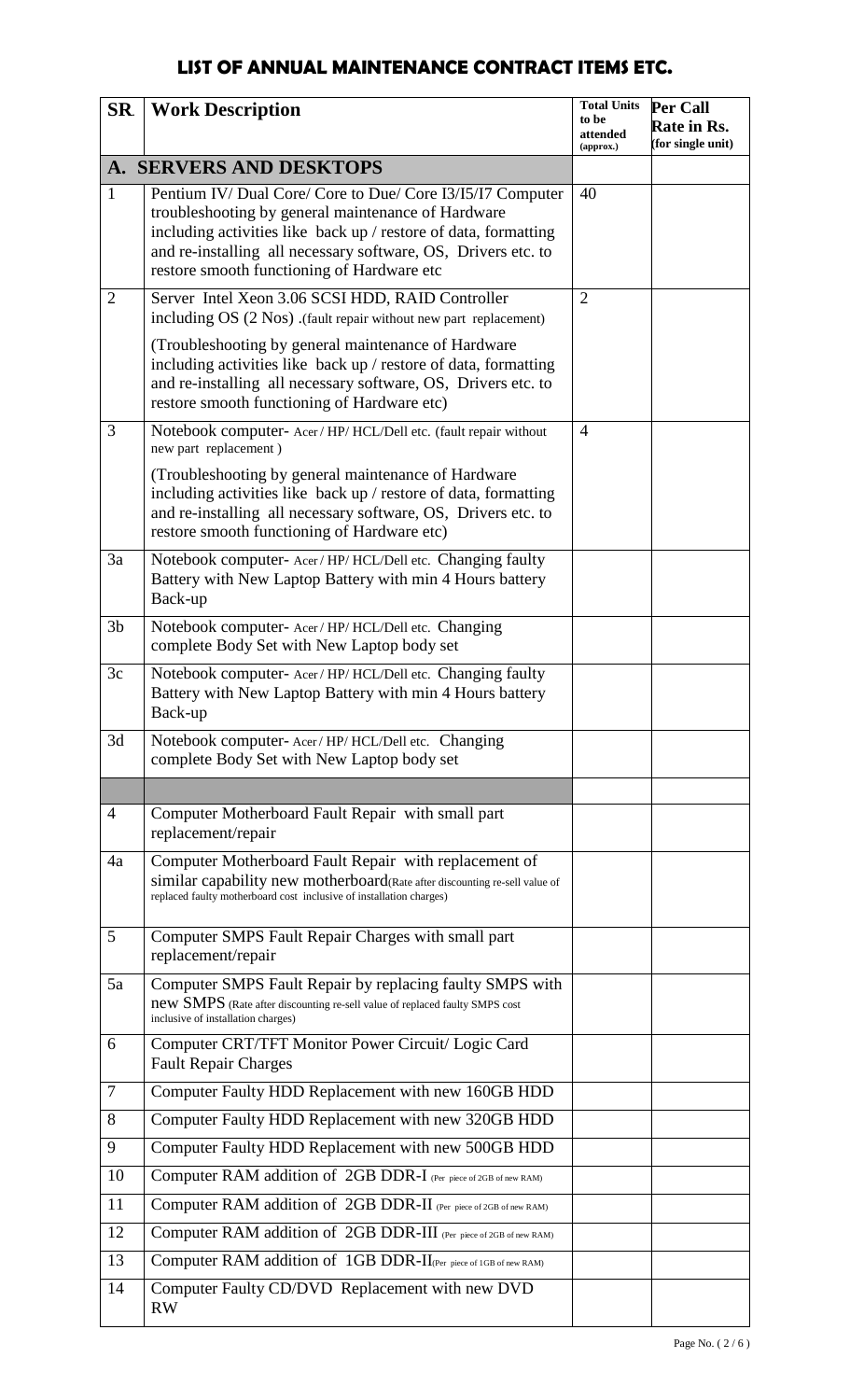| SR. | <b>Work Description</b>                                                                                                                                          | <b>Total Units</b>    | Per Call          |
|-----|------------------------------------------------------------------------------------------------------------------------------------------------------------------|-----------------------|-------------------|
|     |                                                                                                                                                                  | to be                 | Rate in Rs.       |
|     |                                                                                                                                                                  | attended<br>(approx.) | (for single unit) |
|     | <b>B. PRINTERS/SCANNERS -</b>                                                                                                                                    |                       |                   |
|     |                                                                                                                                                                  |                       |                   |
| 15  | General maintenance calls (including preventive maintenance) for                                                                                                 | 30                    |                   |
|     | fault repair without new part replacement for following printers                                                                                                 |                       |                   |
|     | 24-Pin Dot Matrix                                                                                                                                                |                       |                   |
|     | HP Laserjet 4+                                                                                                                                                   |                       |                   |
|     | HP Laserjet 1200                                                                                                                                                 |                       |                   |
|     | HP Laserjet 6L Gold, 1000, 1010                                                                                                                                  |                       |                   |
|     | <b>HP Laserjet 1020, 1022</b>                                                                                                                                    |                       |                   |
|     | HP Laserjet 1150, 1160, Samsung ML 1450                                                                                                                          |                       |                   |
| 16  | General maintenance calls (including preventive maintenance) for                                                                                                 | 24                    |                   |
|     | fault repair without new part replacement for following printers                                                                                                 |                       |                   |
|     | HP Laserjet 1320, 1320N                                                                                                                                          |                       |                   |
|     | HP Laserjet 2050dn                                                                                                                                               |                       |                   |
|     | HP Laserjet M202dw                                                                                                                                               |                       |                   |
|     | Samsung ML2551N                                                                                                                                                  |                       |                   |
|     | HP Laserjet 3005DN                                                                                                                                               |                       |                   |
|     | RICOH SP 310DN                                                                                                                                                   |                       |                   |
|     | <b>HP CLJ 4650</b>                                                                                                                                               |                       |                   |
|     | HP Designiet 500 PS 42" (A0 Size Plotter)                                                                                                                        |                       |                   |
|     | HP BIJ2300 Inkjet Printer                                                                                                                                        |                       |                   |
|     | Canon MP 780 MF Printer                                                                                                                                          |                       |                   |
|     | Line Matrix Printer P500e                                                                                                                                        |                       |                   |
|     | DMP 24 pin 136 Col Printer                                                                                                                                       |                       |                   |
|     | Umax PowerLook 2100 XL A3-scanner                                                                                                                                |                       |                   |
|     | HP ScanJet 2400                                                                                                                                                  |                       |                   |
|     | RICOH SP 310DN                                                                                                                                                   |                       |                   |
|     |                                                                                                                                                                  |                       |                   |
| 17  | Printer's torn Teflon replacement with new one of list of                                                                                                        |                       |                   |
|     | printers at Sn 15 above.                                                                                                                                         |                       |                   |
| 18  | Printer's faulty Gear set replacement with new one of list of                                                                                                    |                       |                   |
|     | printers at Sn 15 above.                                                                                                                                         |                       |                   |
| 19  | Printer's faulty Logic card replacement with new one of list                                                                                                     |                       |                   |
|     | of printers at Sn 15 above.                                                                                                                                      |                       |                   |
| 20  | Printer's faulty Fuser replacement with new one of list of                                                                                                       |                       |                   |
|     | printers at Sn 15 above.                                                                                                                                         |                       |                   |
| 21  | Printer's torn Teflon replacement with new one of list of                                                                                                        |                       |                   |
|     | printers at Sn 16 above.                                                                                                                                         |                       |                   |
| 22  | Printer's faulty Gear set replacement with new one of list of                                                                                                    |                       |                   |
|     | printers at Sn 16 above.                                                                                                                                         |                       |                   |
| 23  | Printer's faulty Logic card replacement with new one of list                                                                                                     |                       |                   |
|     | of printers at Sn 16 above.                                                                                                                                      |                       |                   |
| 24  | Printer's faulty Fuser replacement with new one of list of                                                                                                       |                       |                   |
|     | printers at Sn 16 above.                                                                                                                                         |                       |                   |
| 25  | 24-Pin Dot Matrix Faulty Head Replacement with New one                                                                                                           |                       |                   |
| 26  | Printer's faulty Logic Card replacement with new one of                                                                                                          |                       |                   |
|     | printer 9050N                                                                                                                                                    |                       |                   |
| 27  | Plotter Print Head Replacement with new one of HP                                                                                                                |                       |                   |
|     | Designjet 500 PS 42" (A0 Size Plotter)                                                                                                                           |                       |                   |
| C.  | <b>UPS</b> (In case of faulty Batteries, the same would be provided by PWD)                                                                                      |                       |                   |
| 28  | UPS Fault Repair without part replacement of 0.5 KVA OFFLINE                                                                                                     | 25                    |                   |
| 29  | UPS Fault Repair without part replacement of 1.0 KVA OFFLINE                                                                                                     | 25                    |                   |
| 30  | UPS Fault Repair without part replacement of 1 KVA ONLINE                                                                                                        | 1                     |                   |
| 31  | UPS Fault Repair without part replacement of 3 KVA ONLINE                                                                                                        | 3                     |                   |
| 32  | UPS Fault Repair with New Battery replacement of 0.5KVA UPS                                                                                                      |                       |                   |
|     | (Rate after discounting re-sell value of replaced faulty battery inclusive of installation                                                                       |                       |                   |
|     | charges) EXIDE brand                                                                                                                                             |                       |                   |
| 32a | UPS Fault Repair with New Battery replacement of 1KVA UPS                                                                                                        |                       |                   |
| 33  | (Rate after discounting re-sell value of replaced faulty battery incl. of installation charges)<br>UPS Fault Repair with New Battery replacement of 12V 26AH for |                       |                   |
|     | 3KVA online UPS(Rate after discounting re-sell value of replaced faulty battery                                                                                  |                       |                   |
|     | inclusive of installation charges)                                                                                                                               |                       |                   |
| 34  | UPS Fault Repair with New Battery replacement of 12V 12AH                                                                                                        |                       |                   |
|     | for 1KVA online UPS (Rate after discounting re-sell value of replaced faulty<br>battery inclusive of installation charges)                                       |                       |                   |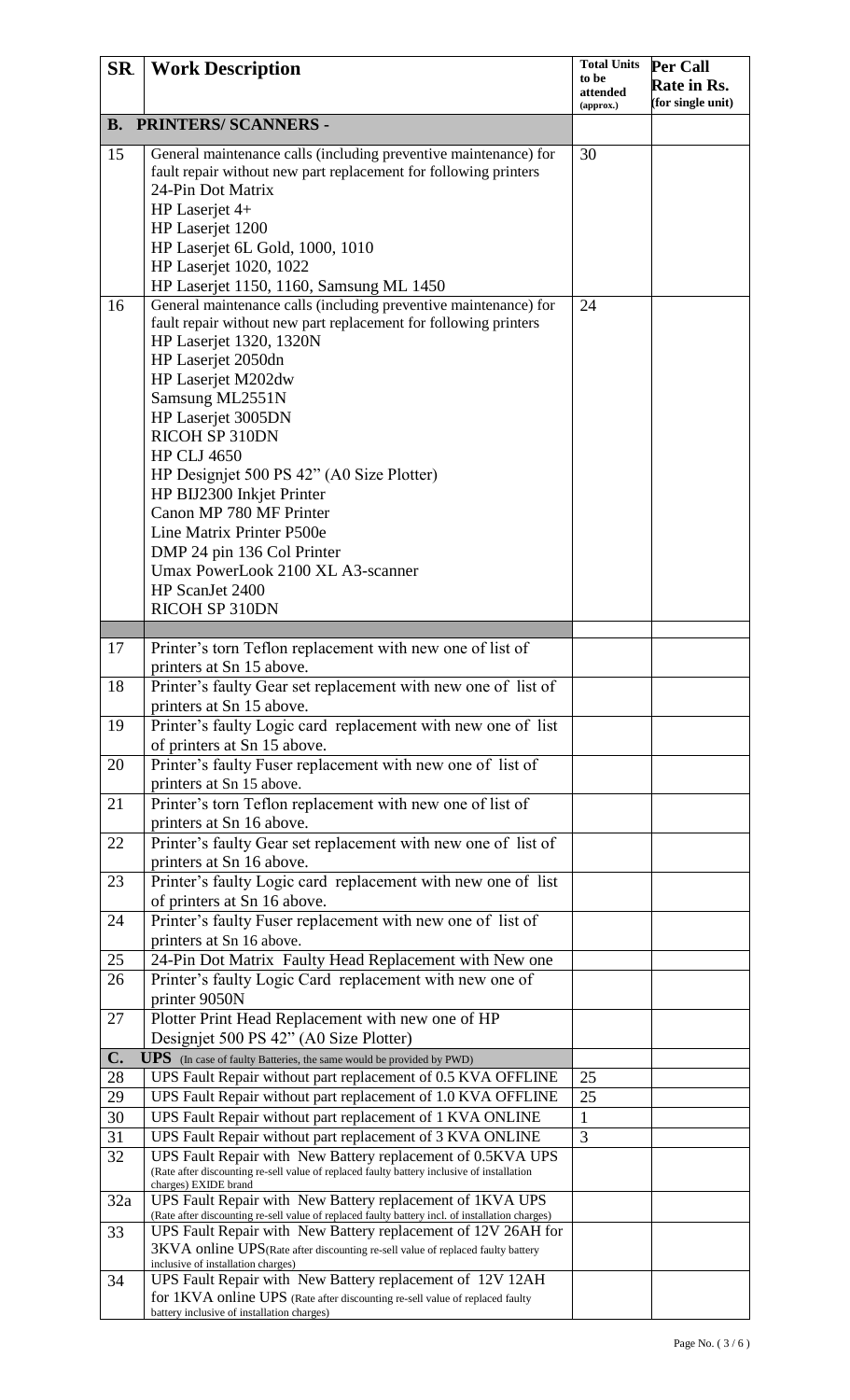| SR.             | <b>Work Description</b>                                                                        | <b>Total Units</b><br>to be<br>attended | Per Call<br>Rate in Rs. |
|-----------------|------------------------------------------------------------------------------------------------|-----------------------------------------|-------------------------|
|                 |                                                                                                | (approx.)                               | (for single unit)       |
| D.              | <b>Network Resources</b>                                                                       |                                         |                         |
| 35              | Network managed/ Un-managed Switches of CisCo, D-                                              | 10                                      |                         |
|                 | Link, HCL IP and routing configuration and general                                             |                                         |                         |
|                 | Maintenance Calls without part replacement <sub>(Per Switch maintenance call</sub><br>Charges) |                                         |                         |
| 36              | Network troubleshooting. Resolution of problems/faults                                         | 200                                     |                         |
|                 | related to connectivity, configuration, cable, I/O, Software                                   | <b>Nodes</b>                            |                         |
|                 | problems/faults etc. (Per Node maintenance call Charges)                                       |                                         |                         |
| E.              | <b>Software Works</b>                                                                          |                                         |                         |
| 37              | Installation/Training/Help etc. to PWD HQ of application                                       |                                         |                         |
|                 | software related to File Monitoring, Building/Road Progress                                    |                                         |                         |
|                 | Monitoring, e-tendering etc.<br>(per call attended charges)                                    |                                         |                         |
| 37a             | Installation of Licensed Anti Virus K7 Total Security Latest Edition                           | 10 pack                                 | #                       |
|                 | #( Quote rate of 1 pack having 5 Licenses)                                                     | (5 licenses in<br>each pack)            |                         |
| 37a             | Installation of Licensed Anti Virus Quick Heal Total Security                                  | 10 pack                                 | #                       |
|                 | Latest Edition # (Quote rate of 1 pack having 5 Licenses)                                      | (5 licenses in<br>each pack)            |                         |
| F.              | <b>FAX Machines</b>                                                                            | 10 Nos                                  |                         |
| $\overline{38}$ | General maintenance calls (including preventive                                                |                                         |                         |
|                 | maintenance) for fault repair without new part replacement                                     |                                         |                         |
|                 | for following Models of FAX Machines                                                           |                                         |                         |
|                 | Best-Fax-2820, panasonic-kx-f130, HPlaserjet m1213nf-                                          |                                         |                         |
|                 | MFP, cannon-Fax-L140, Brother-Fax-620, Panasonic-KX-                                           |                                         |                         |
|                 | FT981, Cannon MF5750, Cannon-Fax-L220, Cannon-LBP-                                             |                                         |                         |
|                 | 5050, Cannon-LM-2320nf, Konica Minolta M1590 MFP and                                           |                                         |                         |
|                 | similar Models                                                                                 |                                         |                         |
| 39              | Fax's torn Teflon replacement with new one of list of Fax                                      |                                         |                         |
|                 | Machines at Sn 38 above.                                                                       |                                         |                         |
| 40              | Fax's faulty Gear set replacement with new one of list of Fax                                  |                                         |                         |
|                 | Machines at Sn 38 above.                                                                       |                                         |                         |
| 41              | Fax's faulty Logic card replacement with new one of list of                                    |                                         |                         |
| 42              | Fax Machines at Sn 38 above.                                                                   |                                         |                         |
|                 | Fax's faulty Fuser replacement with new one of list of Fax<br>Machines at Sn 38 above.         |                                         |                         |
|                 |                                                                                                |                                         |                         |

Note:

1. The number of units may vary considerably or even items may not be included at all in final order<br>2. The cost of all the new parts/batteries replaced in place of faulty parts/ batteries should be quoted The cost of all the new parts/batteries replaced in place of faulty parts/ batteries should be quoted after discounting the re-sell value of the faulty parts and after successful replacement of new parts, the faulty parts would be the property of the firm. This rule will not be applicable in the case of replacing faulty RAMs where older RAM would be the property of PWD.

3. All the new parts replaced would carry warrantee period of minimum 1 year or as applicable.

4. The vendors may visit PWD, Head Office to see the actual condition of hardware, configuration, work to be done etc and may contact SA(Joint Director), PWD (9414241326) for any type of clarification.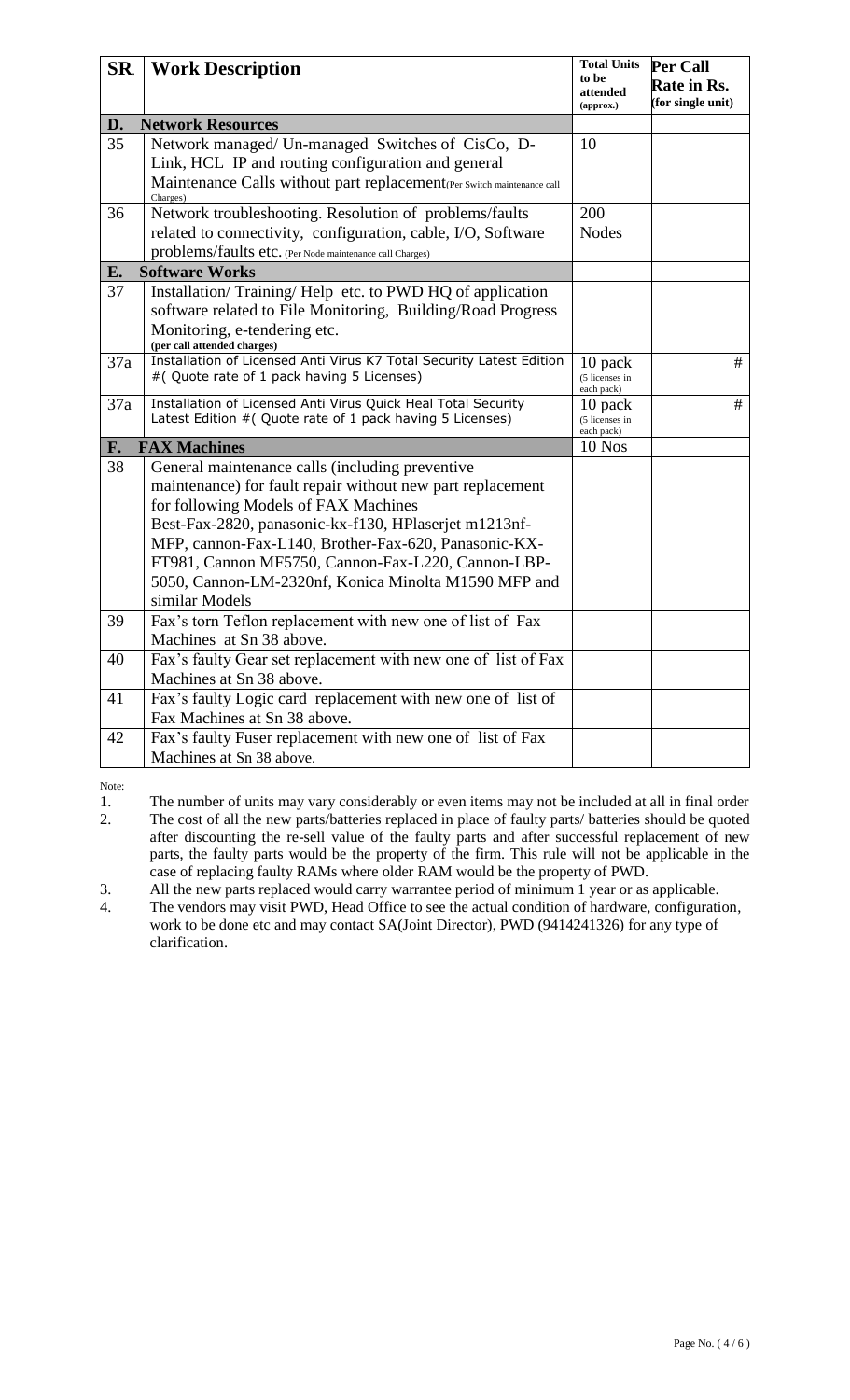#### **Terms and Conditions** : ( Please read the terms and conditions carefully before quoting rates)

- 1. No other terms and conditions, if proposed by AMC firm, would be entertained.
- 2. In item No. 1 to 3- "Troubleshooting by general maintenance of Hardware including activities like back up / restore of data, formatting and re-installing all necessary software, OS, Drivers etc. to restore smooth functioning of Hardware etc, the firm shall have to troubleshoot all these types of problems. The firm will carry out calls only on the instructions of System Analyst(SA)/Analyst-cum-programmer(ACP)/ Programmer on telephone.(also applied for 3a,b,c  $\&$  d)
- 3. In item No. 4 to 14, the firm will have to first identify and report the problem to SA/ACP/Programmer. After examination/ verification of the problem by SA/ACP/ Programmer, the call will be attended by the firm. The new HDD should be replaced with 5 year replacement guarantee and remaining items should have minimum 1 year warrantee. It is the responsibility of the firm that faults repaired under item No. 4 to 14 must be sustainable and in the case of any problem in the new replaced part, the firm will have to make standby arrangements immediately failing which suitable penalty would be imposed on the firm as decided by EE(HQ). (Also applied for 4a&5a)
- 4. In item No. 15 to 16- "General maintenance calls (including preventive maintenance) for fault repair without new part replacement, the firm will carry out general maintenance like paper Jam, Dust Cleaning, Syncronization of parts by opening etc. The firm will carry out calls only on the instructions of SA/ACP/ Programmer on telephone.
- 5. In item No. 17 to 27, the firm will have to first identify and report the problem being faced by the user on call slip and repot the proposed solution to SA/ACP/ Programmer. After examination/ verification of the problem by SA/ACP/ Programmer, the action would be taken by the firm. It is the responsibility of the firm that faults repaired under item No. 17 to 27 must be sustainable and in the case of any problem in the new replaced part, the firm will have to make standby arrangements immediately failing which suitable penalty would be imposed on the firm as decided by EE(HQ).
- 6. In item No. 28 to 31, per call basis rates of AMC of UPS includes all types of fault removal except repair of fault needs new batteries/ Cards. The firm will carry out calls only on the instructions of SA/ACP/ Programmer on telephone.
- In item No. 32 to 34, the new batteries would be replaced only after getting written recommendation by SA/ACP/Programmer. The cost of New Batteries shall be calculated by discounting re-sell value of faulty battery. No additional cost of installation of new battery would be given to the firm. The brand/make of all types of New batteries should be EXIDE only.
- 8. In item No. 35 to 36, the firm will take all type of hardware/ software activities to remove the fault causing connectivity failure of the individual node. The firm will carry out calls only on the instructions of SA/ACP/ Programmer on telephone.
- 9. In item No. 37, the firm will carry out calls directly on the request of caller and later report to SA/ACP/ Programmer on telephone. In item 37a &37b, new licensed software would be installed only when prior consent is taken from either SA or EE(HQ). In item No. 38 to 42, the firm will have to first identify and report the problem to SA/ACP/Programmer. After examination/ verification of the problem by SA/ACP/ Programmer, the call will be attended by the firm. It is the responsibility of the firm that faults repaired under item No. 38 to 42 must be sustainable and in the case of any problem in the new replaced part, the firm will have to make standby arrangements immediately failing which suitable penalty would be imposed on the firm as decided by EE(HQ).
- 10. Faults resulted due to accidents, fire, physical breakage on part of PWD will be taken separately on file for their disposal.
- 11. To ensure prompt services from the firm, the vendor shall arrange to station two qualified (Technicians) persons (details like name, mobile etc. should be enclosed) in the office premises on all working days. The working hours on weekdays will be from 9.30 AM to 6.00 PM. However, under special circumstances, the working hours shall vary as per the situation. The Technicians shall report to SA/ACP or other authorized person. The Technicians shall be provided with mobile phones by the vendor. The persons must have certification/diploma (to be enclosed) in computer Hardware maintenance & Networking and minimum of two years experience in the area. **(The supporting documents are mandatory to be enclosed along with tender form failing which tender would not be considered)**
- 12. While taking up of any type of calls as above, the firm has to make preventive maintenance activities related to the hardware article. Also the vendor shall be responsible for checking/ensuring updation of anti-virus files on all servers and PCs at the time of calls.
- 13. The vendor shall ensure that the malfunctioning hardware, operating systems, systems software (if any) is rectified within two hours of lodging the complaint by the department. If the vendor is